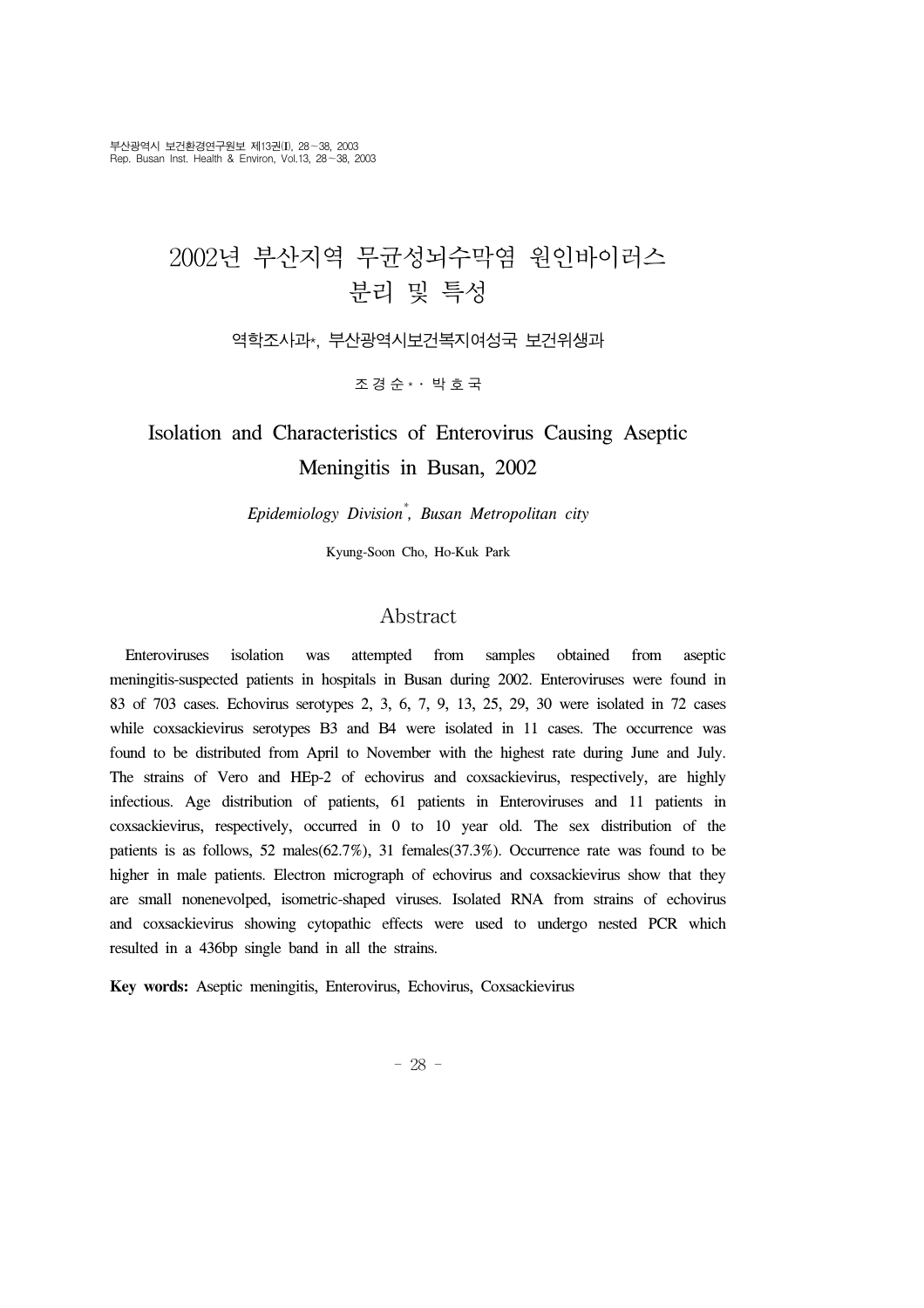## 서 론

 무균성 뇌막염은 심한 두통, 구토, 고열, 지각과민 등의 뇌막자극 증세를 보이는 전 염성 증후군으로 원인은 장내바이러스에 의한 것이 대부분이다. 그 중에서도 coxsackievirus B와 echovirus가 가장 흔한 원인 바이러스로 알려져 있으나, 볼거리에 동반되는 바이러스성 뇌막염도 끊이지 않 고 있다<sup>9)</sup>. 장내바이러스에 의한 무균성 뇌 막염은 전 세계적으로 보고되고 있으며, 최근 미국, 멕시코, 러시아, 프랑스 등에서 유행되었던 것으로 보고되었으며<sup>1)</sup>, 일본의 경우 1981년 이후 바이러스 분리가 이루어 지기 시작하여 1997-1998년도에는 에코바 이러스 30형이 전국적으로 유행하였으며, 1999년에는 echovirus 6, 17형, coxsackievirus B5형이 가장 많이 분리되었고, 2000 년도에는 enterovirus 71형, echovirus 9, 11, 25형, 2001년에는 echovirus 11과 coxsackievirus B3형이 흔하게 분리되었다. echovirus와 enterovirus71형은 수년에서 10여 년 간격으로 크게 유행하는 경향을 보였고 2002년 5월 이후 무균성 뇌수막염 환자 수 와 바이러스 분리 수 모두가 증가추세를 보였으며, 특히 echovirus 9, 11, 13, 30 형 이 분리되었다 $11$ , 우리나라에서도 1990년 대에 이르러 바이러스성 뇌수막염 환자 발 생 사례가 빈번하였으며, 장내바이러스 분 리현황을 보면 1993년 echovirus 9와 echovirus 30에 의한 대유행이 있었으며, 1994년에 echovirus 4와 coxsackievirus B가 1997년도에는 에코바이러스 30형, 1998년

도에는 echovirus 6형, 1999년에는 coxsackievirus B2, 2000년에는 enterovirus 71, 2001년에는 coxsackievirus B5가 가장 많이 분리되어 매년 유행하는 장내바이러 스 형이 바뀌는 양성을 보였다<sup>10,11)</sup>. 바이러 스성 뇌수막염의 원인이 되는 엔테로바이 러스는 지역에 따라, 시기에 따라 혈청형 이 매년 변하고 있고, 예후는 대체적으로 양호하나 드물게 급성 뇌염이 발생할 수도 있으며 enterovirus 71형과 연관된 치명적인 사례도 보고된 바 있다11].

 따라서 본 연구에서는 바이러스성 뇌수 막염이 다발적으로 발생한 2002년도에 부 산지역의 10개 지정 병원으로부터 내원한 환자들을 대상으로 원인 바이러스를 분석 하여 특성을 알아보고 앞으로 전국적인 역학조사의 지표자료를 제공하기 위하여 그 결과를 보고하고자 한다.

## 재료 및 방법

#### 바이러스 분리시료

 바이러스 분리용 검체는 2002년도 부산 지역의 10개 지정병원으로부터 내원한 뇌 수막염으로 의심되는 환자의 대변, 뇌척수 액, 인후도찰물 등을 채취하여 수송용 용 기와 배지에 넣고 냉장온도를 유지하면서 신속하게 운반하여 사용하였다.

#### 시료 전처리 시험

 환자로부터 채취된 대변검체는 -20℃에 냉동한 후 해동시켜서 장내바이러스용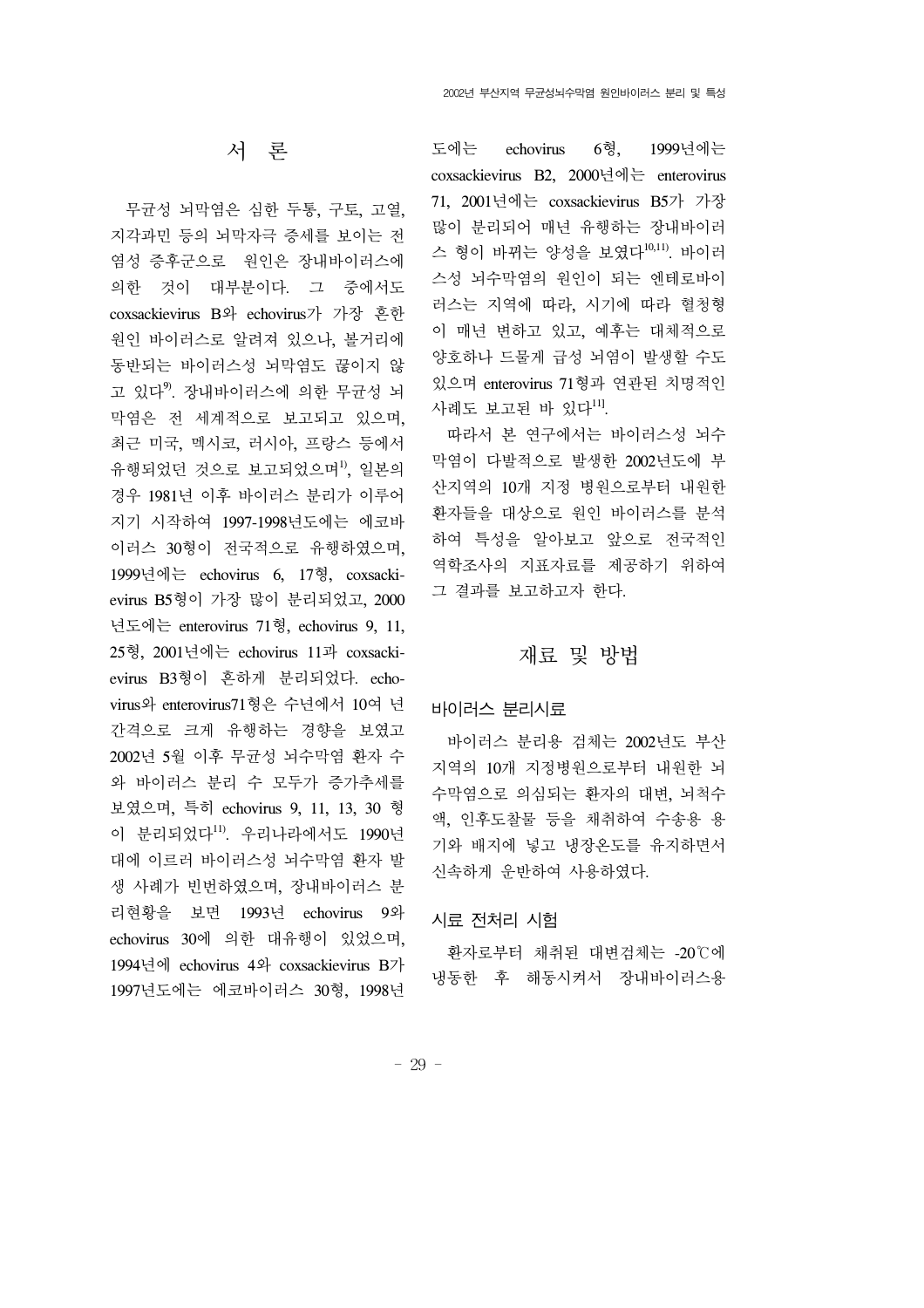PBS (NaCl 8.0 g, KCl 0.2 g, Na2HPO4 1.15 g, KHPO4 0.2 g, 800 ㎖ DDW, pH 7.0-7.4,  $MgCl_2 \tcdot 6H_2O$  0.1g in 100  $m\ell$ , CaCl2 0.1 g in 100 ㎖)에 10% 농도로 희 석하여 10분간 강하게 진탕한 후 원심분 리 (500 × g, 20분)하여 상등액을 6-7 ㎖ 회수하였다. 이 상등액에 1/10 분량의 클 로로포름을 첨가하고 10분간 혼합한 후 원심분리하여 상등액을 회수하고 검체를 1×, 10×, 100×로 희석하여 사용하였다. 인후도찰물을 채취한 면봉은 바이러스 수 송용 배지 2 ㎖ (Difco)에 넣어 진탕한 다 음 멸균된 핀셋으로 면봉을 제거하고 항 생물질 (penicillin 5 units/㎖, streptomysin 5 ㎍/㎖, amphotreicin B 0.25 ㎍/㎖)을 첨가 하여 잘 혼합하고 4℃에서 15분 간격으로 흔들어 주면서 1시간 방치한 다음 저온 원심분리하여 상등액을 접종 가검물로 사 용하고 나머지는 -70℃에 보관하였다. 뇌 척수액은 특별한 전처리 과정없이 사용하 였지만 혈액세포를 함유한 액은 가볍게 흔들어 접종 전에 항생제를 처리해서 원 심분리한 후 상등액을 접종하였으며 세포 에 접종 전까지 -20℃에 보관하였다.

#### 바이러스 분리용 세포주

 국립보건원으로부터 세포 배양을 위하여 분양 받은 RD **(**Rhabdomyosarcoma), HEp-2 (human epidermoid carcinoma), Vero (african green monkey kidney), BGM (Buffalo green monkey)세포주는 penicillin (0.05 units/㎖) / streptomysin  $(0.05 \ \mu\text{g/mL})$ <sup> $\exists$ </sup> 5% FBS (fetal bovine serum)가 첨가된 MEM (minimum essential medium, GibcoBRL) 배지로 배양하 여 24 well 배양판에 분주하고 34℃, 5-7% 이 산화탄소 항온기 내에서 단층배양시킨 후 2% FBS (fetal bovine serum)가 첨가된 MEM 배지를 1 ㎖첨가하여 전처리한 가검물을 1 ×, 10×, 100×로 희석하여 각각 100 ㎕씩 접종하고 1-10일간 배양하면서 세포병변 (cytopathic effect, CPE) 효과를 관찰하였다.

#### 전자현미경 관찰

 분리된 바이러스를 연속적으로 2∼3회 계대배양하여 역가를 높인 후 4% uranyl acetate에 약 1분간 negative stain한 다음, 전자현미경 (JEM 1200 EX2, JEOL, TEM) 으로 80KV (×120 K)에서 관찰하였다.

#### PCR

세포병변 효과가 나타난 세포배양액으 로부터 Tri-reagent (Molecular research Center Inc. USA), viral RNA extraction kit (Qiagen, Germany) 또는 DNA QIAamp blood mini kit (Qiagen, Germany)를 이용하 여 RNA를 추출하고 이것을 각 바이러스 유전자를 증폭하기 위한 temperate로 이용 하여 cDNA를 합성하였다. PCR 반응액 (cDNA template, dNTP mixture, 양 방향의 primer, 10X PCR buffer, Taq polymerase)을 thermal cycler를 이용하여 증폭한 후 PCR 산물은 1.2% agarose gel에 전기영동한 후 ethidium bromide로 염색한 후 특정 band 를 관찰하였다. 그리고 분리한 enteroviruses의 확인시험은 국립보건원에 의뢰 하였다. Reverse transcription 및 nested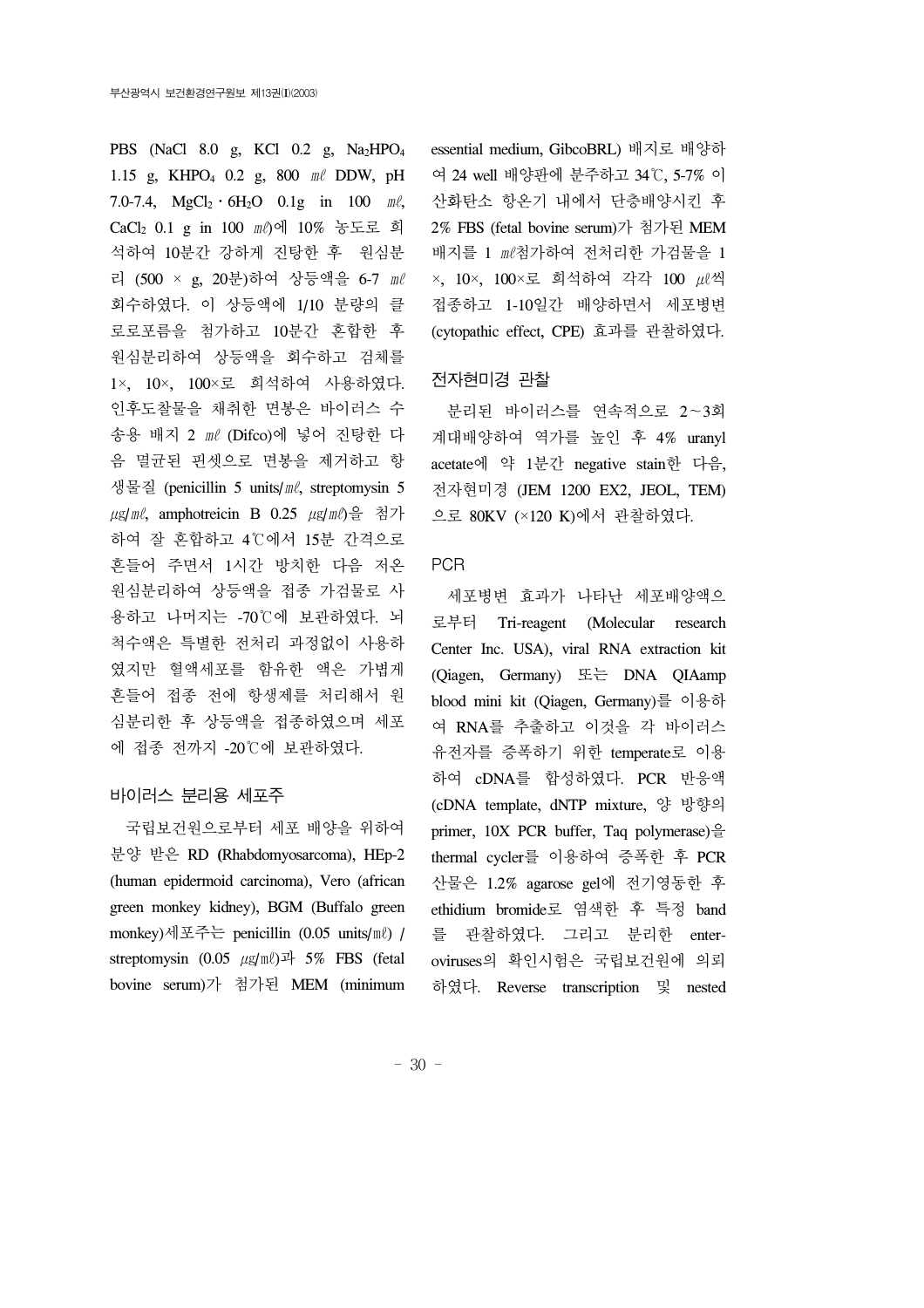PCR을 위해 사용된 primer sets는 다음과 같다(Fig. 1).

## 결과 및 고찰

 2002년도 부산지역의 병․의원으로부터 의뢰된 바이러스성 뇌수막염으로 의심되 는 환자의 가검물을 대상으로 바이러스 분리를 시도한 결과 총 703건 중 83건의 장내바이러스를 분리하였다(Table 1). 우리 나라에서는 바이러스성 뇌수막염에 대한 관심이 그리 높지 않았지만 1990년 많은 환자들이 발생한 이후 1993년, 1996년,  $1997$ 년에 전국적인 대유행이 일어났다 $^{10}$ .



Fig. 1. Genomic position and properties of the primer sets used in this study. ENT1F+ENTR - 〉437bp, ENT1F: 5'AAGCACTTCTGTTTCCCCGG 3', ENTR: 5'ATTGTCACCATAAGCAGCCA 3'

| <b>Virus</b> |                                        | Echovirus group                                | Coxsackievirus group |                               |  |  |
|--------------|----------------------------------------|------------------------------------------------|----------------------|-------------------------------|--|--|
| Year         | Serotype<br>Month<br>(No. of outbreak) |                                                | Month                | Serotype<br>(No. of outbreak) |  |  |
| 2002         | Apr.                                   | E6(1), E9(1)                                   | May                  | B3(1)                         |  |  |
|              | May                                    | E6(6), E13(1), E30(1)                          | July                 | B(1), B3(4)                   |  |  |
|              | Jun                                    | E2(3), E3(1), E6(8), E9(4), E1<br>3(1), E25(4) | Aug.                 | B3(2)                         |  |  |
|              | July                                   | E6(17), E9(8), E25(1)                          | Oct.                 | B4(1)                         |  |  |
|              | Aug.                                   | E6(3), E29(3), E7(1)                           | Nov.                 | B4(2)                         |  |  |
|              | Sep.                                   | E6(2), E7(2)                                   |                      |                               |  |  |
|              | Oct.                                   | E7(2), E29(2)                                  |                      |                               |  |  |

|  |  |  | Table 1. Isolated alimentary tract viruses in Busan from 2002 |  |  |  |  |  |  |
|--|--|--|---------------------------------------------------------------|--|--|--|--|--|--|
|--|--|--|---------------------------------------------------------------|--|--|--|--|--|--|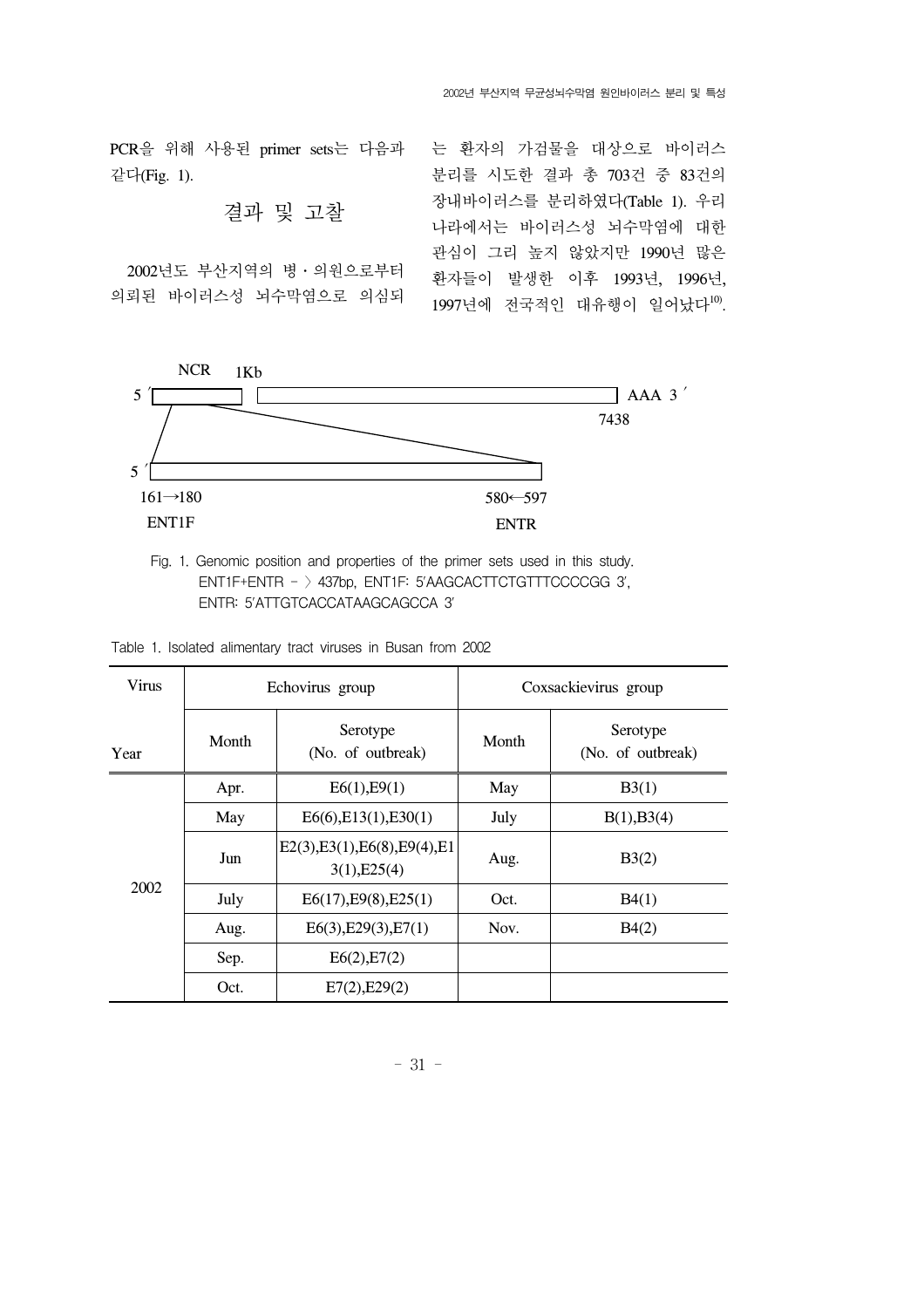1998년 이후에는 소규모 유행을 일으키고 있는 것으로 확인되었으나 2002년도에는 장내 바이러스들의 다양한 혈청형이 분리 되었고 바이러스성 뇌수막염 환자가 전국 적으로 발생율이 높았다. 일반적으로 바이 러스성 뇌수막염을 일으키는 원인 바이러 스는 다양하지만 우리나라의 경우 1991년 원인 바이러스 동정이 시작된 이래 1991 년에 coxsackievirus B5, 1993년에 echovirus 9가 주종을 이루었으며 1994년과 1995년 에는 coxsackievirus B3와 echovirus 7이 대 부분을 차지하였다. 또한 1996년에는 coxsackievirus B1, echovirus 9에 의해 발병 하였다10). 2002년에 분리된 원인 바이러스 의 경우 Table 1에서 나타낸 바와 같이 echovirus 2, 3, 6, 7, 9, 13, 25, 30이 70건 으로 가장 많았고, coxsackievirus B3와 B4 혈청형이 10건으로 주종을 이루고 있고, echovirus 6은 부산지역을 중심으로 유행 하였다 하면서 유행성 눈병 환자에게 분 리되었다5). echovirus 13형은 2002년 5월에 국내에서 최초로 분리하였으며, 6월에도 1 건 분리되었고 서울, 부산, 광주, 경기도지 역에서 검출되었다. 에코바이러스 13형은 외국에서도 거의 분리되지 않았으나, 영국 과 독일 등 유럽국가에서는 2000-2001년 에, 호주와 미국에서는 2001년도에 증가하 여 수막염 유행을 일으켰다<sup>6</sup>. 2000년에 coxsackievirus B2 및 echovirus 11이, 2001 년에 coxsackievirus B5가 주종을 나타낸 것에 비해 보다 다양한 바이러스들이 분 리되었다3). 일반적으로 echovirus 3은 바이 러스성 뇌수막염의 유행과 밀접한 관련이

있는 것으로 알려져 있으나, 이 외에도 4, 6, 9, 11, 14, 25, 30형이 유행 혈청형으로 점차 대두되고 있다13). 이와 같이 바이러 스성 뇌수막염의 유행 균주가 해마다 변 하고 있음을 알 수 있다11). 바이러스에 의 한 월별발생 시기는 하계절 (7, 8, 9월)이 주 발생시기이지만11,15), 2000년의 경우 동 절기인 12월과 1월에, 2001년에는 5월에 집중적으로 발생한 결과3)와 다소 차이를 나타내었으나, 2002년의 경우 4월부터 11 월까지 넓은 발생 분포를 나타내면서 특 히 6월과 7월에 가장 발생율이 높아 1993 년도와 1996년도에 발생한 대유행과 비슷 한 양상을 나타내었다<sup>10</sup>. 이처럼 월별발생 양상이 연속적이지 못하므로 바이러스성 뇌수막염의 유행현황 파악은 매년 지속적 으로 이루어져야 할 것으로 사료된다. 연 령별로 보면 echovirus 9, 11형은 주로 어 린이 연령층에서 분리되었으며, 13형은 폭 넓은 연령층에서 분리되었으며, 바이러스 성 뇌수막염 환자는 0세와 3세 이상 연령 에서 많았다. 일반적으로 echovirus 9형은 바이러스성뇌수막염 외 발진 환자에서, 11 형은 상기도 감염증 환자에서 많이 분리 된 보고가 있다<sup>6</sup>. 무균성뇌막염은 어느 연령에서나 발생할 수 있으나 10세미만의 소아에서 다른 연령군보다 2-10배 많이 발생한다고 한다 $^{2)}$ . Chonmaitree 등 $^{4)}$ 이 1983년부터 1987년까지 보고한 바에 의하 면 1세 이하에서 발생율이 69%라고 하였 으나 우리 나라의 경우는 1996년 부산지 역 허 등 <sup>7</sup>을 1-4세, 1993년 부산지역 정 등은<sup>8)</sup>을 3-7세 군에서 가장 많은 발생률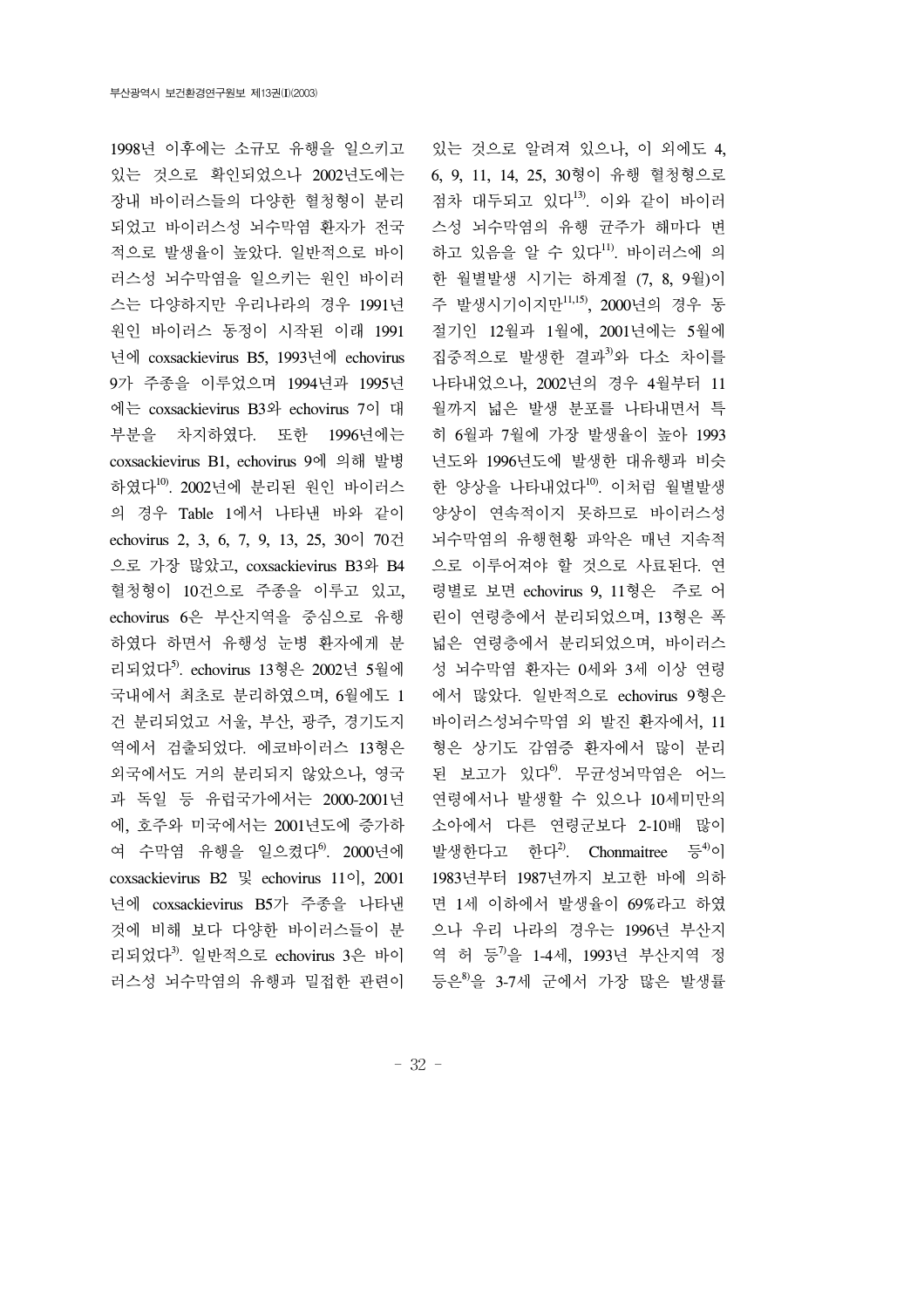을 보인다고 보고하였으며, 김 등은 학동 기전이 47.5% 보인다고 하였다. 본 연구 의 연령별 감염 현황을 살펴보면 Fig. 2에 서와 같이 0-10세 사이의 어린이가 주로 발생하였고, 1세 미만의 어린이가 가장 발 생률이 높았으며, 그 다음은 1-4세의 어린 이가 높았고, 5세 이후부터는 급격하게 발 병빈도가 감소된다. 이렇게 소아에게서 문 제가 되는 이유는 이러한 원인바이러스에 노출된 적이 없고 또 면역방어 기전이 아 직도 미숙하기 때문으로 알려져 있다 $^{10}$ .

성별 발생빈도는 1998년 부산지역 허 $^7$ 등은 남녀비가 3.3:1, 1993년 부산지역 정 등8)은 1.6:1, 김 등<sup>12)</sup>은 약 2:1로 저자에 따 라 다양하게 보고하였으며, 본 조사에서는 1989년 및 1990년도에 조사한 뇌막염 환 아9)에 대한 보고와 같이 여아에 비해 남 아의 비율이 비교적 높게 나타났다(Fig. 2). 세포병변 효과를 관찰하기 위해서 RD,





Fig. 2. Age and sex groups distribution of the patients. with Aseptic Meningitis in Busan, 2002 year.

HEp-2, Vero 및 BGM 세포주에 분리된 바 이러스를 접종한 결과 Fig. 3과 4에서와 같이 echovirus와 coxsackievirus는 Vero 와 HEp-2 세포주에서 강한 세포 병변 효과를 나타내었다. 전자현미경으로 촬영한 echovirus 및 coxsackievirus의 형태학적 양 상은 Fig. 5와 같이 모두 크기가 30∼35 nm로 아주 작고 envelope이 없는 icosaheadral 모양의 전형적인 picornaviridae 의 특징을 나타내었다. 세포병변 효과가 나타난 세포배양액에 대하여 전술한 방법 에 따라서 RNA를 추출한 후 cDNA를 합 성하였다. 합성된 RNA- cDNA hybrid는 본 연구에 사용된 primer, 즉 Ent1F와 EntR을 이용하여 PCR을 수행한 결과 Fig. 6과 같 이 echovirus 및 coxsackievirus 모두 437 bp 의 장내바이러스 특이 band를 확인할 수 있었다. 음성대조로 증류수를 동일한 방법 으로 PCR을 실시한 결과 오염이 의심되는 특이한 DNA band는 확인되지 않았다. 이 러한 결과는 1993년부터 1996년까지 국내 에서 분리된 5종의 장내바이러스 (coxsackievirus B1, echovirus 3, 7, 9,  $10^{16}$ ) 와 일치하였으며, serotype은 국립보건연구 원 소화기계 바이러스과에 의뢰하여 확인 동정하였다. 바이러스성 뇌수막염의 진단 에서 가장 정확한 진단 방법은 바이러스 분리이다. 바이러스 분리율을 높이기 위해 서는 검체 채취시기, 검체 수송 및 관리가 중요하므로 장내 바이러스 특성상 가능한 발병초기에 채취하여야 하며 건조하거나 얼리고 녹이는 것을 반복하지 않는 상태 에서 관련된 정보와 함께 4℃에서 신속하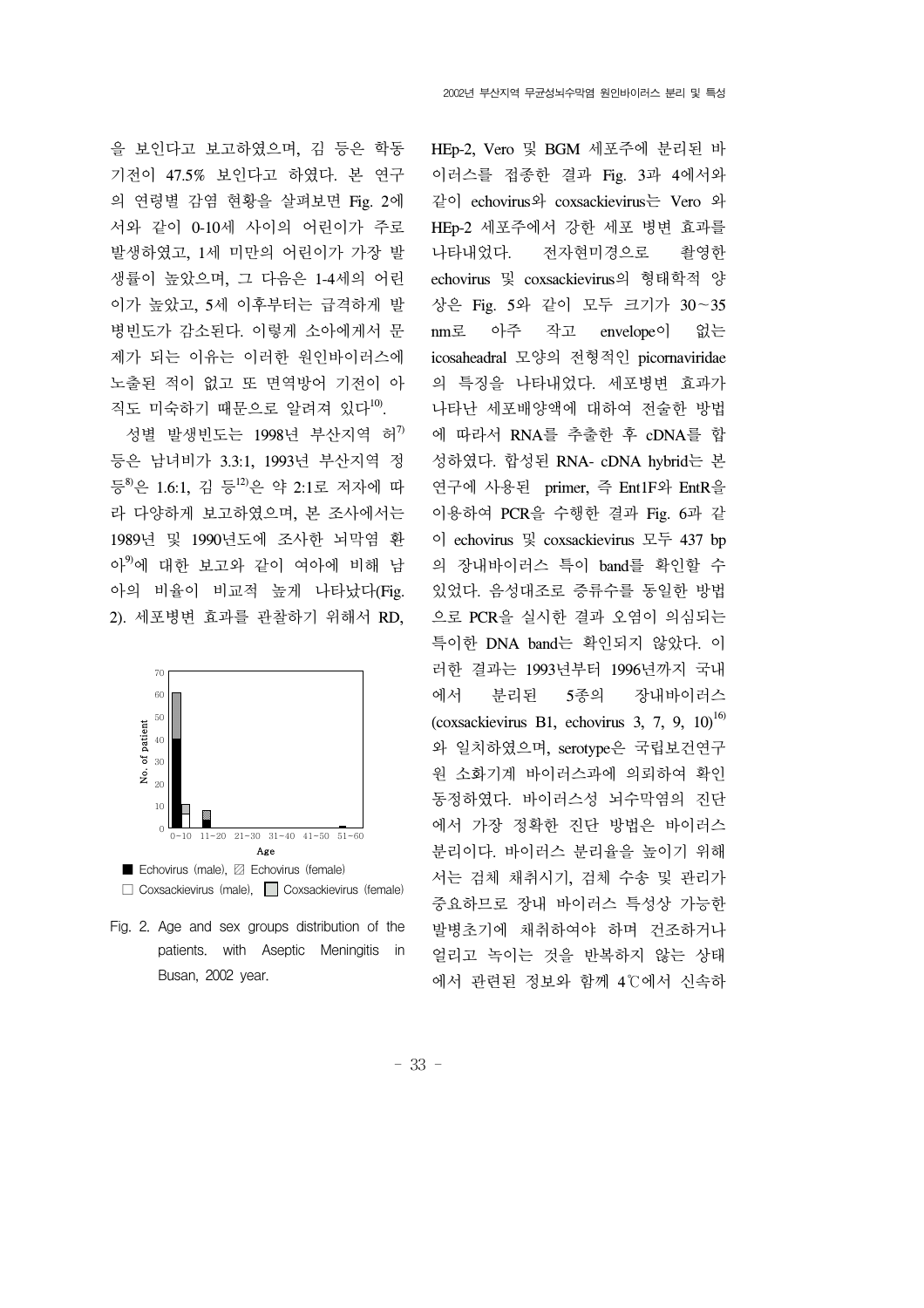게 운반되어야 한다9,11). 따라서 신속하고 간편하게 바이러스를 분리 진단하는 것이 필수적인 것으로 판단된다. 검체는 활성화 된 RD, HEp-2, Vero 및 BGM 세포주에 접 종하여 세포병변 효과를 보는 것으로 접 종 후 24-48시간 내에 30-40% 양성을 나 타내고 7일 이내에 90%의 양성을 나타내 어 빠르고 정확한 진단을 내릴 수 있지만 그 분리율이 보고자에 따라서 25-70% 정 도로 다소 차이가 날 수 있기 때문에 최 근에 들어서 분자 생물학의 발전으로 유 전자 기법을 이용한 방법을 진단에 이용 하려는 시도가 계속되고 있다9,14). 이러한 유전자 기법에 의한 진단은 민감도가 높 아서 임상적으로 많은 도움이 되지만 경

비가 비싸고 진단방법의 기술적인 면 등 을 고려해 볼 때 대중화는 아직 시간이 걸릴 것이다9). 신속한 바이러스의 분리 동 정은 항생제 남용의 감소, 불필요한 검사 의 감소 등 보건적 차원에서도 효과적이 며, 또한 장내바이러스에 의해 일어나는 질환을 인식하고 유행 추세에 대해 보다 적극적이고 연속적인 역학적 조사 및 연 구의 활성화가 필요하다. 본 연구의 경우 부산지역만의 연구결과이므로 전국적인 분포에 따른 다양한 혈청형이나 분리율에 대한 비교가 부족하다고 사료되므로, 이 후 전국규모의 분포에 대한 연구 결과가 기대되며 또한 예방 차원에서 지속적인 관심이 필요할 것이라 사료된다.



Fig. 3. Micrographs of CPE in the virus-infected cells. Vero cells infected with no virus(A), Echovirus(B), Coxsackievirus(C), Magnification ×100.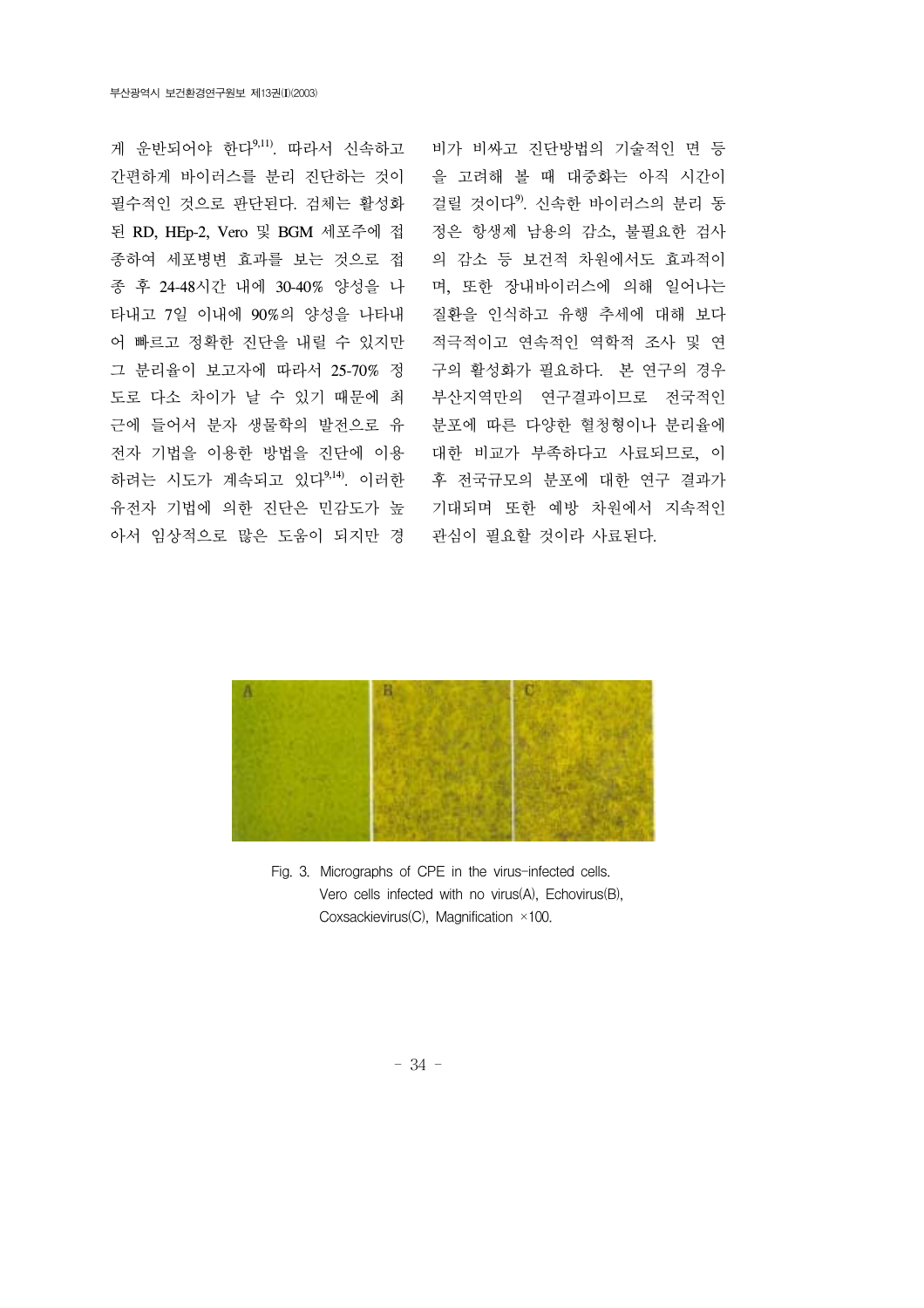

Fig. 4. Micrographs of CPE in the virus-infected cells. HEP-2 cells infected with no virus(A), Echovirus(B), Coxsackievirus(C), Magnification ×100.



Fig. 5. Transmission electron micrographs of virus isolates. Echovirus(A), Coxsackievirus(B)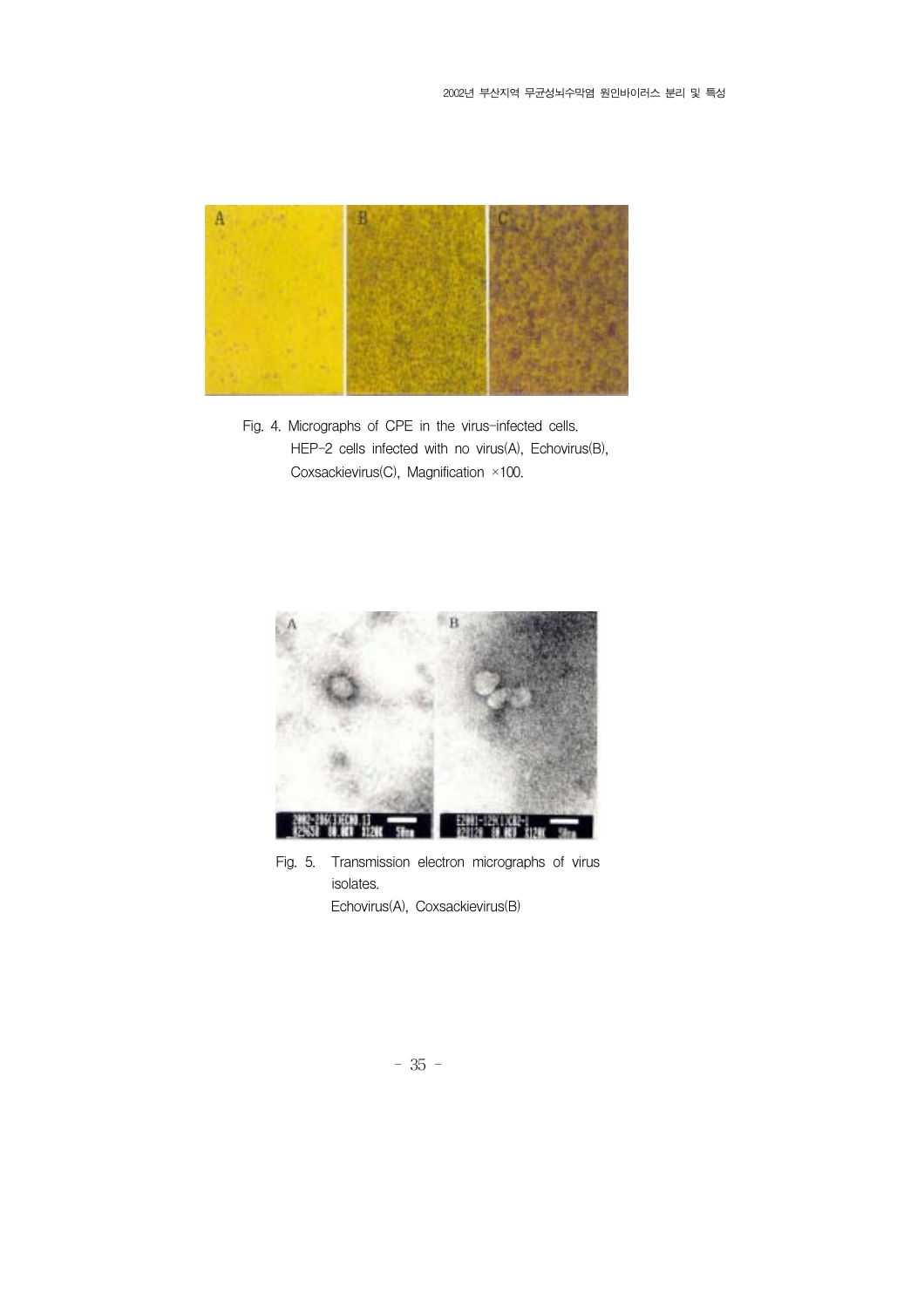

Fig. 6. Detection of RT-PCR analyses with clinically isolated Coxsackievirus and Echovirus.

M : Marker, NC : Negative control which was used  $H_2O$ as a template, PC : Positive control band prepared from Echo.

### 요 약

 2002년도 부산지역의 병․의원으로부터 의뢰된 바이러스성 뇌수막염으로 의심되 는 환자의 가검물을 대상으로 바이러스 분리를 시도한 결과 703건의 검체 중 83 건의 장내바이러스를 분리하였다. 이 중 echovirus 2, 3, 6, 7, 9, 13, 25, 29, 30 혈청 형이 72건으로 가장 많았고, coxsackievirus B3과 B4 혈청형이 11건으로 예전에 비해 보다 다양한 경향을 나타내었다. 월별발생 양상은 4월부터 11월까지 넓은 발생 분포 를 나타내었지만 특히 6월과 7월에 가장 발생율이 높았다. echovirus와 coxsackievirus는 Vero와 HEp-2 세포주에서 강한 병변 효과를 나타내었다. 연령별 및 성별 감염 현황은 0-10세 사이의 어린이가 주 로 발생하였고, 여아에 비해 남아의 비율 이 비교적 높게 나타내었다. 전자현미경으 로 촬영한 echovirus 및 coxsackievirus의 형 태학적 양상은 모두 envelope가 없고 크기 가 30∼35 nm로 아주 작은 구형의 특징을 나타내었다. 세포병변 효과가 나타난 세포 배양액에 대하여 nested PCR을 수행한 결 과 echovirus 및 coxsackievirus 모두 437 bp 위치에 단일 띠를 나타내었으며, serotype 은 국립보건연구원 소화기계 바이러스과 에 의뢰하여 확인 동정하였다.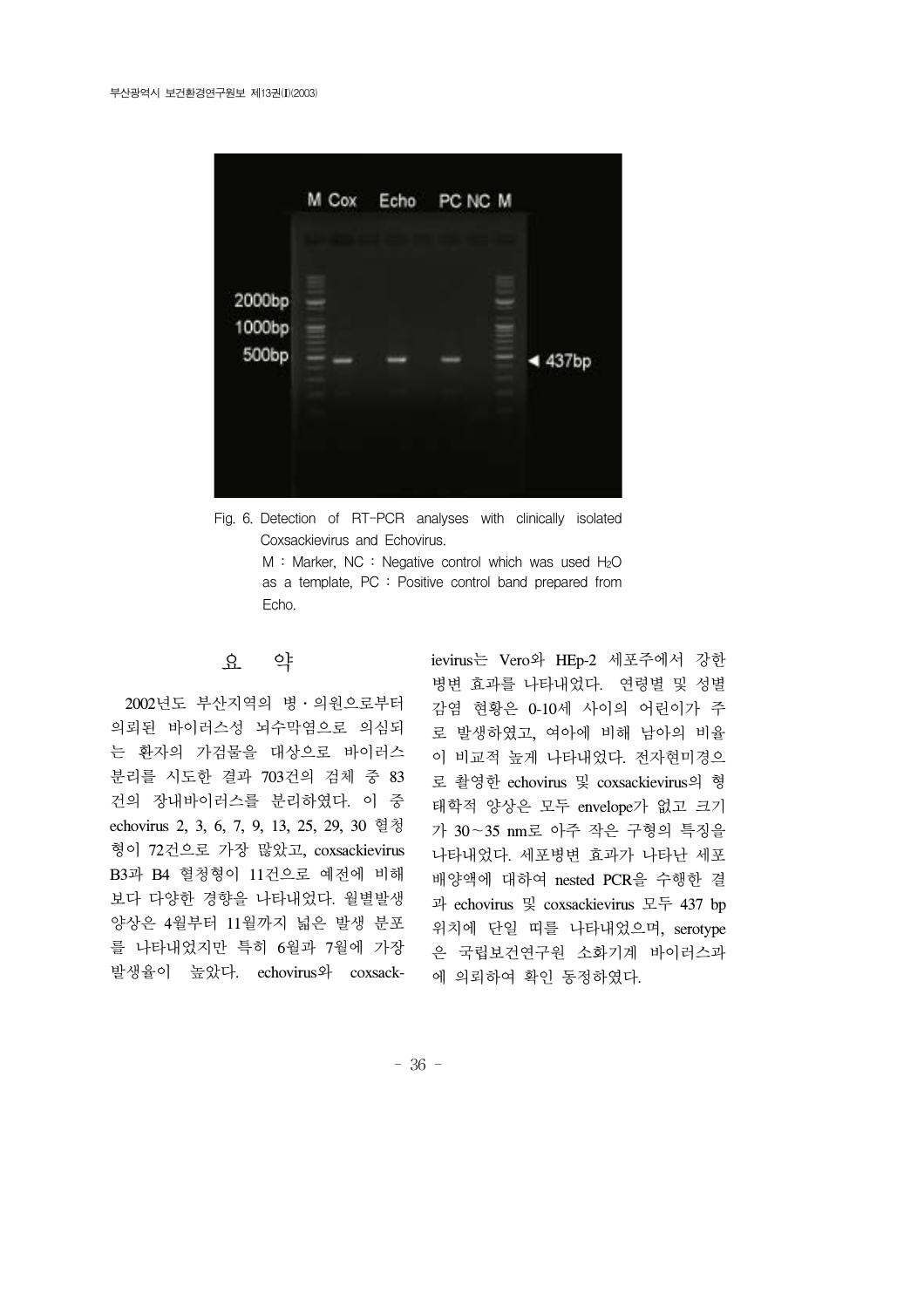참 고 문 헌

- 1. Alexander J.P,. Chapman L.E., Pallansh M.A., Stephenson W.T. Torok T.J. and Anderson L.J. 1993. Coxsackievirus B2 infection and aseptic meningitisia focal outbreak among members of high school gootball team. J. Infect Dis. 167, 1201-1205.
- 2. Abraham M. Rudolph. 1991. Rudolph's Pediatrics. p1817-1818. California, Prentice-Hall International Inc.,
- 3. Cho, K.S., and M.J. Jung. 2003. Isolation of Enterovirus Causing Aseptic Meningitis in Busan, 2000-2002 years. *Kor. J. Micro.* 39, 248-252.
- 4. Chonmaitree, T., C.D. Baldwin, H.L. Lucia. 1989. Role of virology laboratory in diagnosis and management if patients with central nervous system disease. *Clin. Microbiol. Rev.* 2, 1-14.
- 5. Dept. of virology in National Institute Health. 2003. Isolation of Coxsackievirus from patients with aseptic meningitis. *Communicable diseases Monthly Report*, 14, 372.
- 6. Dept. of virology in National Institute Health. 2002. Status of isolation domestic Enteroviruses. *Communicable diseases Monthly Report,* 13, 154.
- 7. Huh, J.Y., T.S. Kim, W.J. Jo, and S.W. Kim. 1998. Clinical investigation of aseptic meningitis prevalent in Busan. *Pediatrics*, 41, 38-46.
- 8. Jeong, S.W. J.Y. Kim, Y.H. Kim, and S.W. Kim. 1995. Clinic and study on casative virus of aseptic meningitis. *Busan pediatrics society*, 8, 25-342.
- 9. Kim, D.S., W.B. Gwang, J.D. Yun, M.B. Kim, G.S. Kim, and S.D. Seo. 1996. Isolation of Virus from patients with aseptic meningitis in 1995. *Infect.* 28, 351-358.
- 10. Kim, D.S. 1997. Aseptic meningitis in young children, *The child's Infect.* 4, 43-47.
- 11. Kim M.B., K.S. Kim, Y.B. Bae, C.Y. Song, J.D. Yoon, K.H. Lee, and H.K. Shin. 1996. General primer-Mediated PCR Detection of Enteroviruses Causing Aseptic Meningitis. *J. Kor. Soc. Vir.* 26, 215-225.
- 12. Kim, W.C., Y.J. Lee, D.S. Jin, and D.J. Yun. 1966. Clinical investigation of aseptic meningitis. *Pediatrics,* 9, 165-169.
- 13. Ktugman, S. 1992. Infectious disease of children 9th ed. St. Luois. p. 623-628. Mosby-Year Book Co.
- 14. Wildin, S. and T. Chonmaitree. 1987. The importance of the virology laboratory in the diagnosis and management